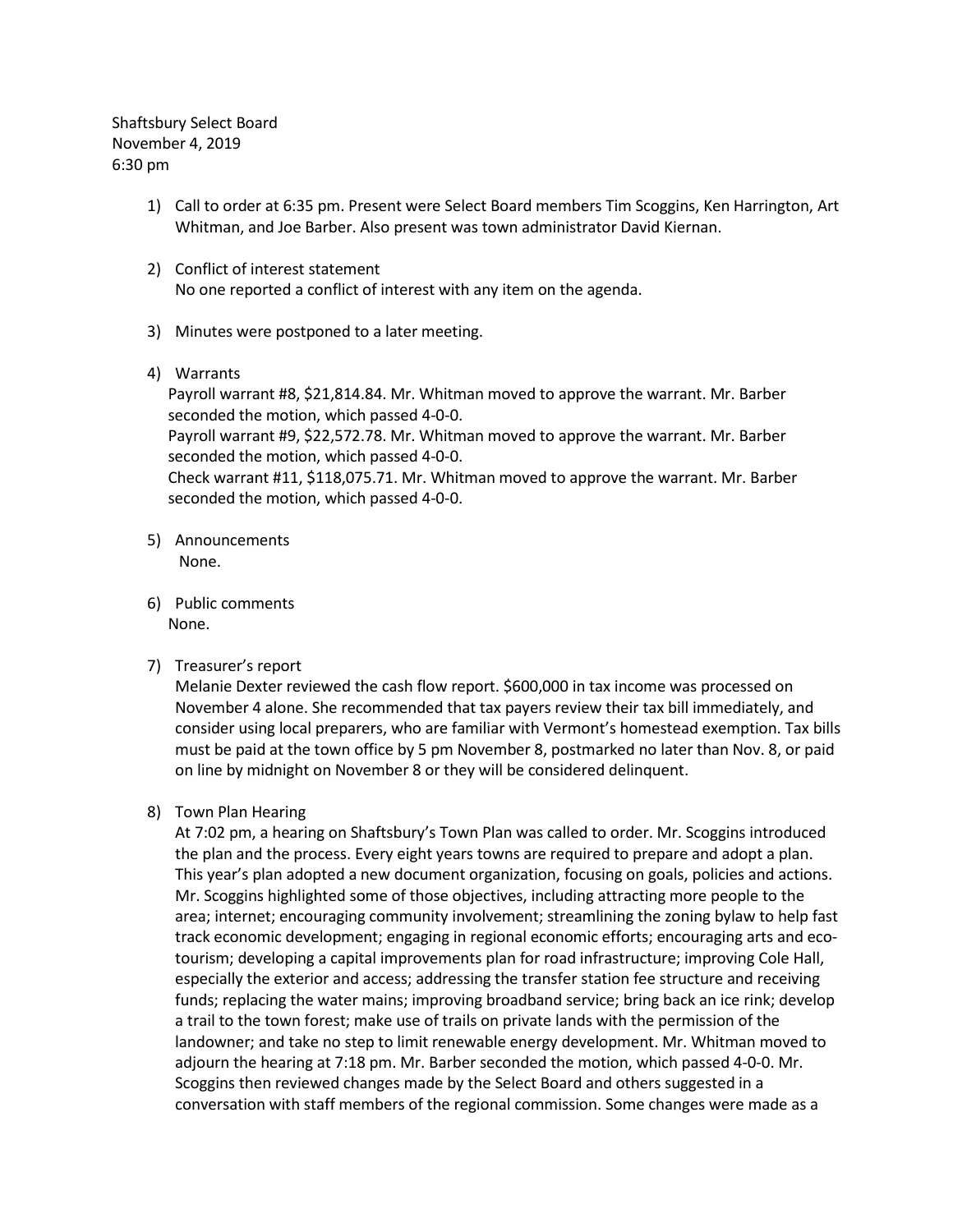result of that discussion. All changes were approved. Mr. Barber moved to adopt the revised draft. Mr. Whitman seconded the motion, which passed 4-0-0.

## 9) Road Reports

Mr. Kiernan said Myers Rd. would be finished on November 5. The crew is taking steps to get ready for winter. Installation of the guard rail on North Road is still scheduled. The new truck will be received no later than December. Three old trucks will be auctioned off as soon as possible. Power will be left on in the old garage through the winter (but not heat or water). The rented lot behind the old garage has been thoroughly neatened and has been returned to the owner.

## 10) Hazard Mitigation Grant

The Town has received a \$7250 grant to update the Hazard Mitigation plan. Mr. Kiernan will put the update out to bid.

## 11) FY 21 budget

Mr. Kiernan will add the ice rink and the swap shed to the budget. The Select Board received a request from the Town Clerk to increase the hours of her assistant. This will be dealt with at executive session.

## 12) Other Business

a) Shires Housing –ACCD Forms re Paran Acres Development. The Town acted as a passthrough partner for a relatively small grant that helped fund the project. Several pieces of paper work require signing to transfer all responsibility to Shires. (None pose any cost to the Town.) Those documents requiring signatures are Municipal Policies and Codes Agreement; Anti-displacement and Relocation Plan; Designation of Public Agency; Program Management Contract.

Mr. Whitman moved to sign form PM4. Mr. Barber seconded the motion, which passed 4-0-0. Mr. Whitman moved to sign the program management form. Mr. Barber seconded the motion, which passed 4-0-0.

Mr. Whitman moved to sign form MP1 . Mr. Barber seconded the motion, which passed 4-0-0. Mr. Whitman moved to sign the anti-displacement and relocation plan . Mr. Barber seconded the motion, which passed 4-0-0.

### b) Water bid openings

Operation and maintenance (not including billing, shutoffs, restarts or anything other than simple operation of the system): the town received one bid from ABTEC in Arlington, \$39,000 versus the less than \$25,000 paid to the water department presently.

Preliminary engineering to replace the water main: DuBois & King bid \$9000. AES Northeast out of Plattsburgh, NY bid \$13,950, which also didn't make sense. Dufresne Group of Manchester Center bid \$16,000. Otter Creek bid \$16,500.

Mr. Kiernan will get copies of all the bids out to each Select Board member.

c) Should voters vote on the budget via Australian ballot rather than by voice vote at town meeting? asked Mr. Harrington at the last meeting. Mr. Scoggins said the Secretary of State reports that 72%of the state's towns vote on the budget by Australian ballot. Mr. Whitman said he's against it at this point. Mr. Harrington noted that a small portion of the citizenry could cause the town much harm. Mr. Barber would like to give it more thought. Mr. Scoggins said the decision needs to be made soon, probably in the next month.